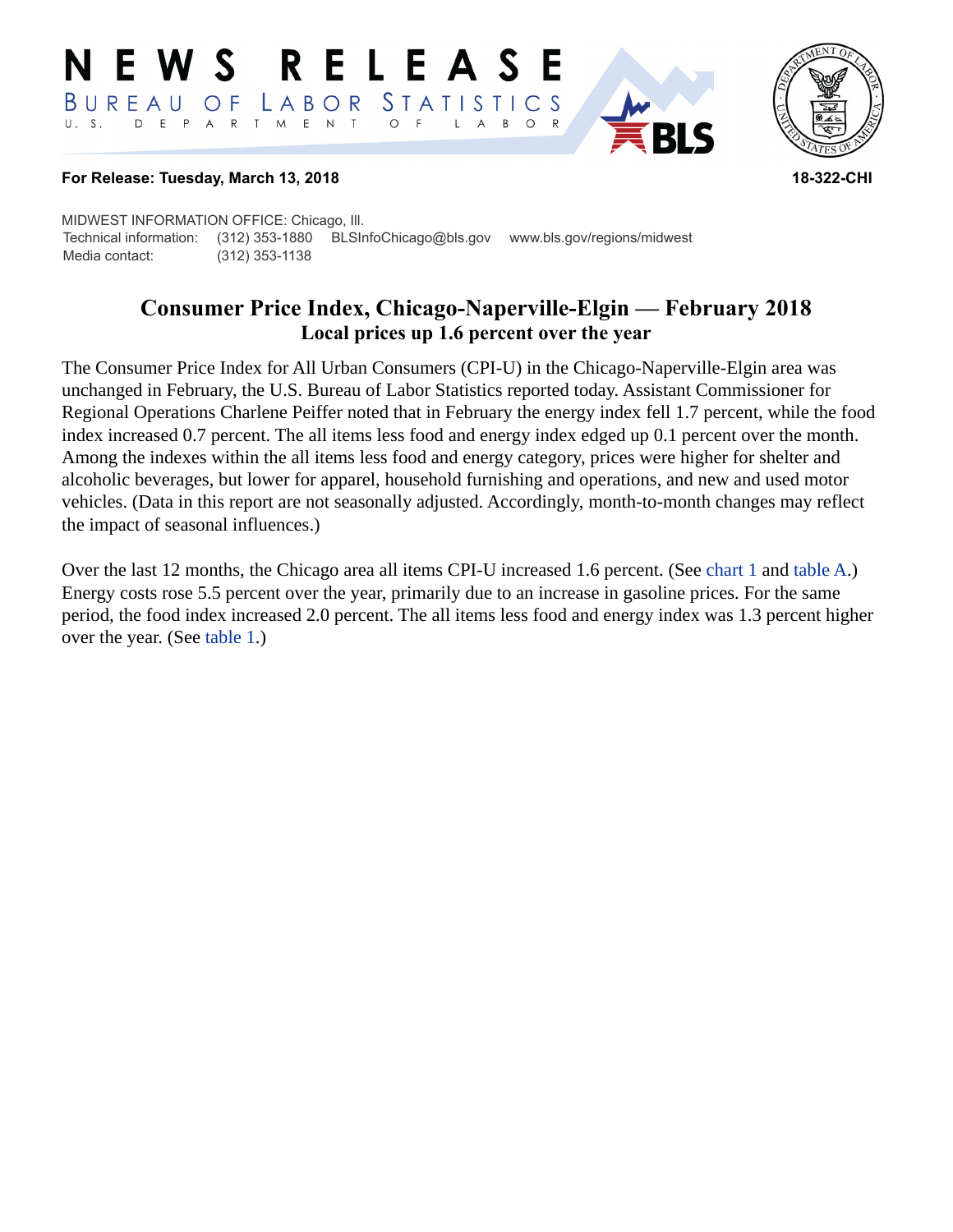# <span id="page-1-0"></span>Chart 1. Over-the-year percent change in CPI-U, Chicago-Naperville-Elgin, IL-IN-WI, February 2015-February 2018



### **Food**

Food prices were 0.7 percent higher in February. The food at home index (groceries) rose 1.1 percent, while the food away from home (restaurant, cafeteria, and vending purchases) index advanced 0.2 percent. Within the food at home group, prices were higher in February for carbonated drinks, other miscellaneous food, and chicken. In contrast, the indexes for spices, seasonings, condiments, and sauces; nonfrozen noncarbonated juices and drinks; and uncooked ground beef were lower.

From February 2017 to February 2018, the food index increased 2.0 percent. Grocery prices rose 1.5 percent, and food away from home prices rose 2.6 percent over the year.

### **Energy**

The energy index decreased 1.7 percent in February. For the same period, the indexes for gasoline and electricity fell 2.8 percent and 0.4 percent, respectively. Additionally, the index for utility (piped) gas service declined 0.3 percent, during the same period.

Over the year, the Chicago area energy index rose 5.5 percent. The gasoline and electricity indexes rose 11.9 percent and 6.4 percent, respectively, from February 2017 to February 2018. In contrast, the index for utility (piped) gas service fell 8.9 percent from February 2017.

### **All items less food and energy**

The index for all items less food and energy edged up 0.1 percent in February. Among the index's components, prices were higher for shelter (0.4 percent) and alcoholic beverages (0.8 percent). In contrast, prices were lower for apparel (-2.2 percent), household furnishings and operations (-0.5 percent), and new and used motor vehicles (-0.3 percent).

Over the year, the index for all items less food and energy increased 1.3 percent. Increases in the indexes for shelter (2.8 percent) and recreation (2.6 percent), were major contributing factors.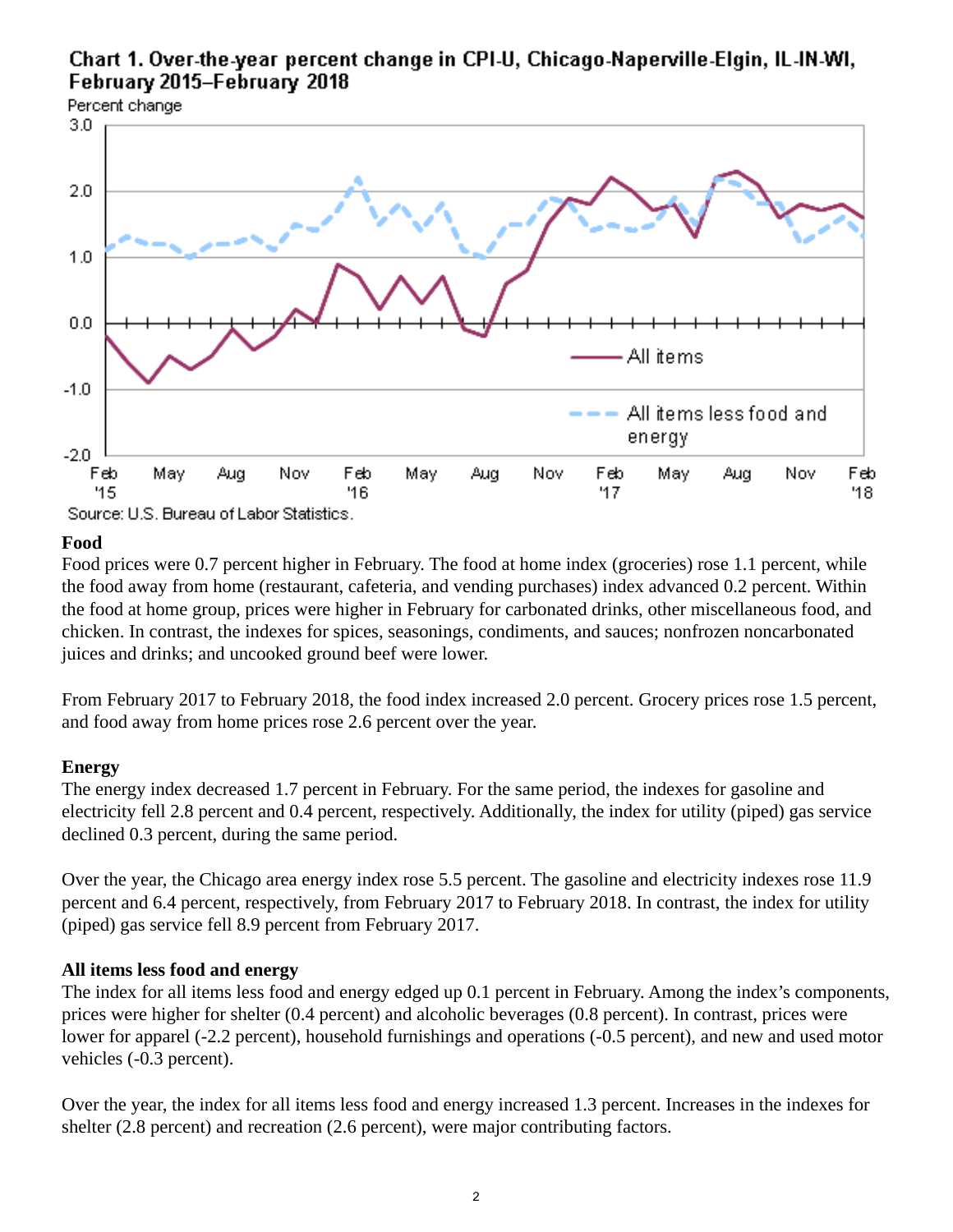#### <span id="page-2-0"></span>**Table A. Chicago-Naperville-Elgin, IL-IN-WI, CPI-U 1-month and 12-month percent changes, all items index, not seasonally adjusted**

| Month          | 2014    |                 | 2015    |                 | 2016    |                 | 2017    |                 | 2018    |                 |
|----------------|---------|-----------------|---------|-----------------|---------|-----------------|---------|-----------------|---------|-----------------|
|                | 1-month | $12 -$<br>month | 1-month | $12 -$<br>month | 1-month | $12 -$<br>month | 1-month | $12 -$<br>month | 1-month | $12 -$<br>month |
|                | 0.9     | 1.2             | $-0.2$  | 0.4             | 0.8     | 0.9             | 0.7     | 1.8             | 0.8     | 1.8             |
|                | 0.5     | 0.7             | 0.0     | $-0.2$          | $-0.2$  | 0.7             | 0.1     | 2.2             | 0.0     | 1.6             |
|                | 1.1     | 1.9             | 0.7     | $-0.6$          | 0.1     | 0.2             | $-0.1$  | 2.0             |         |                 |
|                | 0.5     | 2.4             | 0.1     | $-0.9$          | 0.6     | 0.7             | 0.4     | 1.7             |         |                 |
|                | $-0.1$  | 1.8             | 0.3     | $-0.5$          | 0.0     | 0.3             | 0.2     | 1.8             |         |                 |
| $June \dots 1$ | 0.4     | 2.0             | 0.2     | $-0.7$          | 0.5     | 0.7             | 0.0     | 1.3             |         |                 |
|                | $-0.4$  | 1.9             | $-0.1$  | $-0.5$          | $-0.8$  | $-0.1$          | 0.0     | 2.2             |         |                 |
|                | 0.1     | 1.9             | 0.4     | $-0.1$          | 0.2     | $-0.2$          | 0.3     | 2.3             |         |                 |
|                | 0.0     | 2.1             | $-0.3$  | $-0.4$          | 0.6     | 0.6             | 0.4     | 2.1             |         |                 |
|                | $-0.4$  | 2.0             | $-0.1$  | $-0.2$          | 0.1     | 0.8             | $-0.4$  | 1.6             |         |                 |
|                | $-0.8$  | 1.6             | $-0.4$  | 0.2             | 0.2     | 1.5             | 0.4     | 1.8             |         |                 |
|                | $-0.4$  | 1.5             | $-0.6$  | 0.0             | $-0.2$  | 1.9             | $-0.4$  |                 |         |                 |

# **The March 2018 Consumer Price Index for Chicago is scheduled to be released on Wednesday, April 11, 2018.**

# **Consumer Price Index Geographic Revision for 2018**

In January 2018, BLS introduced a new geographic area sample for the Consumer Price Index (CPI). As part of the new sample, the index for this area was renamed. The indexes using the new structure are now published. Additional information on the geographic revision is available at: [www.bls.gov/cpi/additional](https://www.bls.gov/cpi/additional-resources/geographic-revision-2018.htm)[resources/geographic-revision-2018.htm.](https://www.bls.gov/cpi/additional-resources/geographic-revision-2018.htm)

## **Technical Note**

The Consumer Price Index (CPI) is a measure of the average change in prices over time in a fixed market basket of goods and services. The Bureau of Labor Statistics publishes CPIs for two population groups: (1) a CPI for All Urban Consumers (CPI-U) which covers approximately 93 percent of the total population and (2) a CPI for Urban Wage Earners and Clerical Workers (CPI-W) which covers approximately 29 percent of the total population. The CPI-U includes, in addition to wage earners and clerical workers, groups such as professional, managerial, and technical workers, the self-employed, short-term workers, the unemployed, and retirees and others not in the labor force.

The CPI is based on prices of food, clothing, shelter, and fuels, transportation fares, charges for doctors' and dentists' services, drugs, and the other goods and services that people buy for day-to-day living. Each month, prices are collected in 75 urban areas across the country from about 5,000 housing units and approximately 22,000 retail establishments--department stores, supermarkets, hospitals, filling stations, and other types of stores and service establishments. All taxes directly associated with the purchase and use of items are included in the index.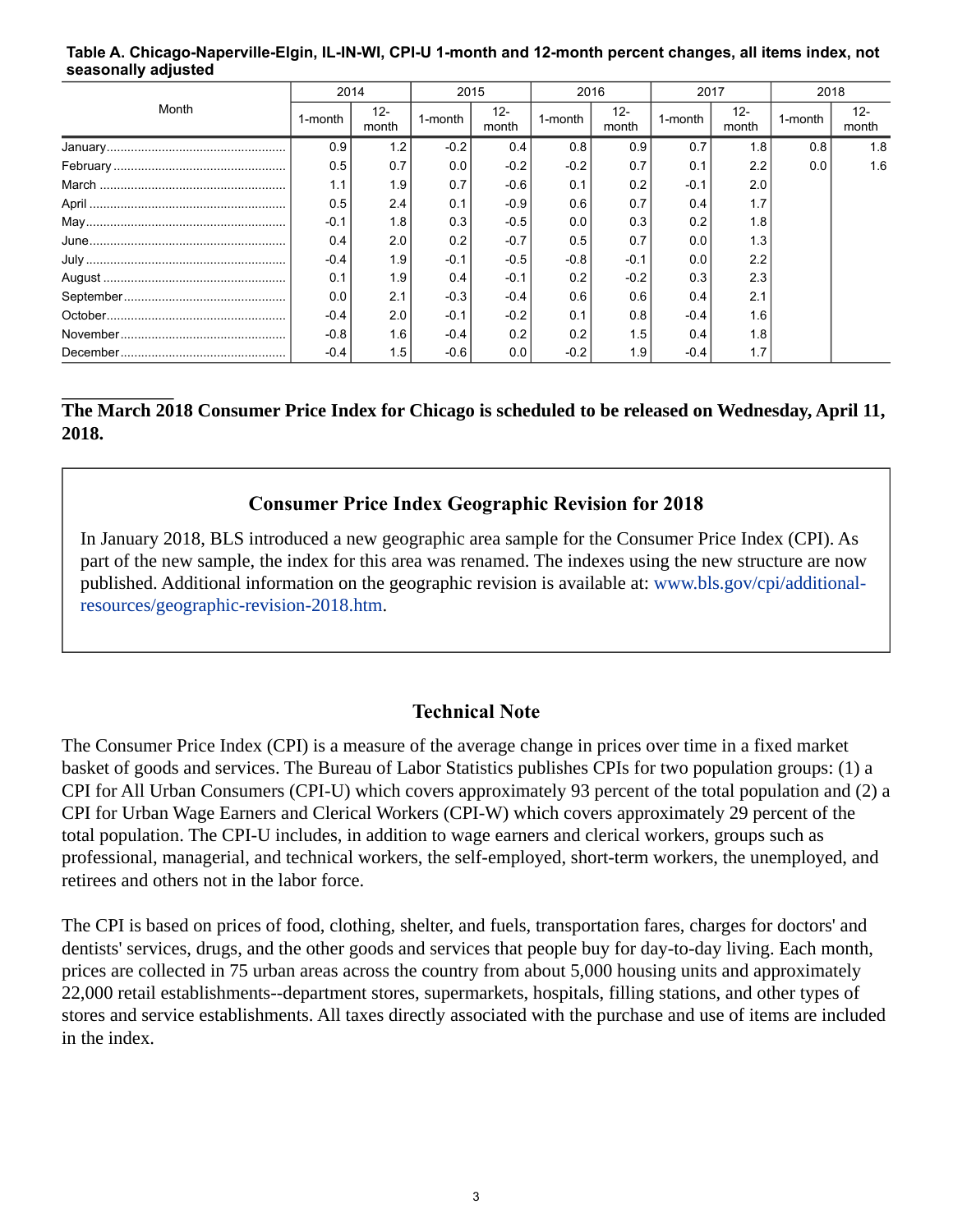The index measures price changes from a designated reference date (1982-84) that equals 100.0. An increase of 16.5 percent, for example, is shown as 116.5. This change can also be expressed in dollars as follows: the price of a base period "market basket" of goods and services in the CPI has risen from \$10 in 1982-84 to \$11.65. For further details see the CPI home page on the Internet at [www.bls.gov/cpi](https://www.bls.gov/cpi) and the BLS Handbook of Methods, Chapter 17, The Consumer Price Index, available on the Internet at [www.bls.gov/opub/hom/pdf/](https://www.bls.gov/opub/hom/pdf/homch17.pdf) [homch17.pdf.](https://www.bls.gov/opub/hom/pdf/homch17.pdf)

In calculating the index, price changes for the various items in each location are averaged together with weights that represent their importance in the spending of the appropriate population group. Local data are then combined to obtain a U.S. city average. Because the sample size of a local area is smaller, the local area index is subject to substantially more sampling and other measurement error than the national index. In addition, local indexes are not adjusted for seasonal influences. As a result, local area indexes show greater volatility than the national index, although their long-term trends are quite similar. **NOTE: Area indexes do not measure differences in the level of prices between cities; they only measure the average change in prices for each area since the base period.**

The **Chicago-Naperville-Elgin, Ill.-Ind.-Wis., Core Based Statistical Area** covered in this release is comprised of Cook, DeKalb, DuPage, Grundy, Kane, Kendall, Lake, McHenry, and Will Counties in Illinois; Jasper, Lake, Newton and Porter Counties in Indiana; and Kenosha County in Wisconsin.

Information in this release will be made available to sensory impaired individuals upon request. Voice phone: (202) 691-5200; Federal Relay Service: (800) 877-8339.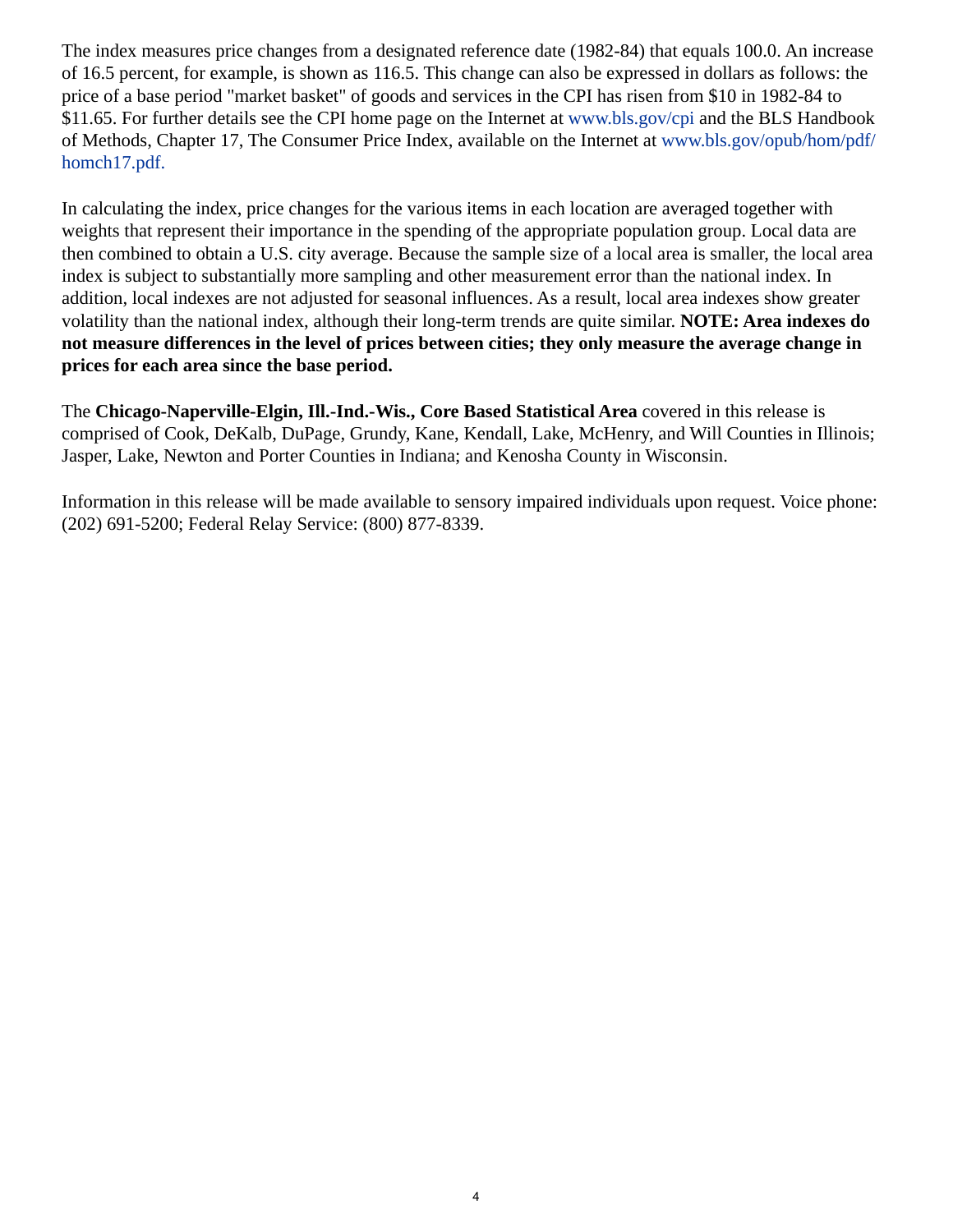### <span id="page-4-0"></span>**Table 1. Consumer Price Index for All Urban Consumers (CPI-U): Indexes and percent changes for selected periods Chicago-Naperville-Elgin, IL-IN-WI (1982-84=100 unless otherwise noted)**

|                                              |              | Indexes      |              | Percent change from- |              |              |  |
|----------------------------------------------|--------------|--------------|--------------|----------------------|--------------|--------------|--|
| Item and Group                               | Dec.<br>2017 | Jan.<br>2018 | Feb.<br>2018 | Feb.<br>2017         | Dec.<br>2017 | Jan.<br>2018 |  |
| <b>Expenditure category</b>                  |              |              |              |                      |              |              |  |
|                                              | 234.293      | 236.267      | 236.306      | 1.6                  | 0.9          | 0.0          |  |
|                                              | 699.970      | 705.868      | 705.984      |                      |              |              |  |
|                                              | 245.145      | 246.208      | 247.910      | 2.3                  | 1.1          | 0.7          |  |
|                                              | 244.423      | 245.191      | 246.868      | 2.0                  | 1.0          | 0.7          |  |
|                                              | 234.408      | 233.514      | 236.032      | 1.5                  | 0.7          | 1.1          |  |
| Cereals and bakery products                  | 254.147      | 256.960      | 257.868      |                      | 1.5          | 0.4          |  |
| Meats, poultry, fish and eggs                | 253.346      | 252.166      | 253.327      |                      | 0.0          | 0.5          |  |
| Dairy and related products                   | 208.139      | 208.450      | 205.609      |                      | $-1.2$       | $-1.4$       |  |
| Fruits and vegetables                        | 319.568      | 312.910      | 319.698      |                      | 0.0          | 2.2          |  |
| Nonalcoholic beverages and beverage          | 181.387      | 184.276      | 190.684      |                      | 5.1          | 3.5          |  |
|                                              | 188.711      | 187.592      | 189.527      |                      | 0.4          | 1.0          |  |
|                                              | 253.904      | 256.782      | 257.364      | 2.6                  | 1.4          | 0.2          |  |
|                                              | 254.065      | 259.796      | 261.889      | 7.7                  | 3.1          | 0.8          |  |
|                                              | 242.827      | 244.800      | 245.310      | 2.1                  | 1.0          | 0.2          |  |
|                                              | 305.197      | 308.309      | 309.433      | 2.8                  | 1.4          | 0.4          |  |
| Rent of primary residence(2)                 | 327.048      | 327.885      | 328.097      | 3.2                  | 0.3          | 0.1          |  |
| Owners' equiv. rent of residences(2)(3)      | 311.093      | 312.532      | 313.735      | 2.9                  | 0.8          | 0.4          |  |
| Owners' equiv. rent of primary               | 311.093      | 312.532      | 313.735      | 2.9                  | 0.8          | 0.4          |  |
|                                              | 206.655      | 204.366      | 203.600      | 0.1                  | $-1.5$       | $-0.4$       |  |
|                                              | 162.701      | 161.912      | 161.383      | 0.0                  | $-0.8$       | $-0.3$       |  |
|                                              | 165.965      | 165.112      | 164.559      | 0.0                  | $-0.8$       | $-0.3$       |  |
|                                              | 159.839      | 164.452      | 163.838      | 6.4                  | 2.5          | $-0.4$       |  |
| Utility (piped) gas service(2)               | 161.410      | 152.756      | 152.336      | $-8.9$               | -5.6         | $-0.3$       |  |
| Household furnishings and operations         | 89.689       | 90.704       | 90.256       | $-2.1$               | 0.6          | $-0.5$       |  |
|                                              | 84.958       | 88.596       | 86.682       | $-0.3$               | 2.0          | $-2.2$       |  |
|                                              | 182.472      | 185.014      | 184.120      | 1.8                  | 0.9          | $-0.5$       |  |
|                                              | 180.493      | 182.091      | 180.416      | 1.8                  | 0.0          | $-0.9$       |  |
| New and used motor vehicles(4)               | 96.477       | 95.848       | 95.531       |                      | $-1.0$       | $-0.3$       |  |
|                                              | 175.299      | 174.238      | 172.673      |                      | $-1.5$       | $-0.9$       |  |
|                                              | 261.367      | 262.637      | 265.439      |                      | 1.6          | 1.1          |  |
|                                              | 234.333      | 243.513      | 236.677      | 12.0                 | 1.0          | $-2.8$       |  |
|                                              | 231.900      | 240.999      | 234.174      | 11.9                 | 1.0          | $-2.8$       |  |
| Gasoline, unleaded regular(5)                | 222.442      | 231.408      | 224.821      | 12.2                 | 1.1          | $-2.8$       |  |
| Gasoline, unleaded midgrade(5)(6)            | 259.656      | 269.275      | 261.545      | 10.8                 | 0.7          | $-2.9$       |  |
| Gasoline, unleaded premium(5)                | 259.310      | 267.589      | 260.475      | 10.2                 | 0.4          | $-2.7$       |  |
|                                              | 533.572      | 536.418      | 536.170      |                      | 0.5          | 0.0          |  |
|                                              | 499.057      | 497.882      | 497.396      | 1.0                  | $-0.3$       | $-0.1$       |  |
|                                              | 111.776      | 114.335      | 114.290      | 2.6                  | 2.2          | 0.0          |  |
| Education and communication(4)               | 143.855      | 143.121      | 143.224      | $-1.6$               | -0.4         | 0.1          |  |
| Tuition, other school fees, and childcare(1) | 1,182.947    | 1,183.808    | 1,183.808    |                      | 0.1          | 0.0          |  |
|                                              | 391.364      | 392.788      | 390.499      | 1.6                  | $-0.2$       | $-0.6$       |  |
| <b>Commodity and service group</b>           |              |              |              |                      |              |              |  |
|                                              | 234.293      | 236.267      | 236.306      | 1.6                  | 0.9          | 0.0          |  |
|                                              | 166.150      | 167.420      | 166.612      | 1.1                  | 0.3          | $-0.5$       |  |
| Commodities less food and beverages          | 126.300      | 127.538      | 125.952      | 0.3                  | $-0.3$       | $-1.2$       |  |
| Nondurables less food and beverages          | 169.401      | 172.703      | 169.940      | 2.7                  | 0.3          | $-1.6$       |  |
|                                              | 86.648       | 86.368       | 85.717       | $-2.9$               | $-1.1$       | $-0.8$       |  |
|                                              | 299.007      | 301.654      | 302.528      | 1.9                  | 1.2          | 0.3          |  |